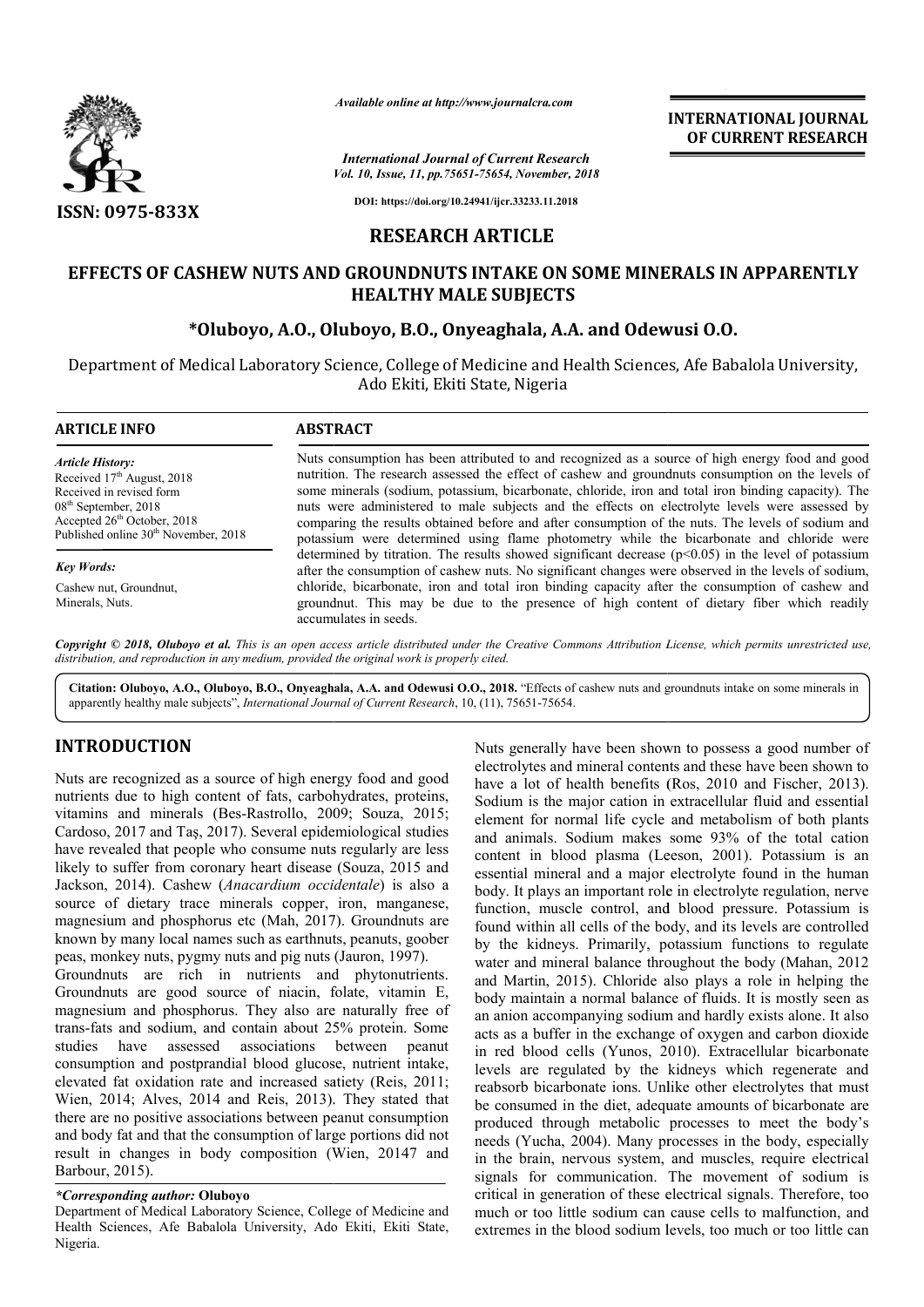be fatal (Wessling-Resnick, 2014). Iron (Fe) is a mineral that is naturally present in many foods, added to some food products, and available as a dietary supplement. Iron is an essential component of hemoglobin, an erythrocyte protein that transfers oxygen from the lungs to the tissues (Wessling-Resnick, 2014). As a component of myoglobin, a protein that provides oxygen to muscles, iron supports metabolism (Aggett, 2012). Iron is also necessary for growth, development, normal cellular functioning, and synthesis of some hormones and connective tissues (Murray-Kolbe, 2010). Total iron-binding capacity (TIBC) measures the blood's capacity to bind iron with transferring its transport protein in blood and it is therefore a measure of the maximum amount of iron that it can carry, which indirectly measures transferring (Yamanishi, 2003). Thus, the study determined the effects of some serum minerals in healthy male subjects before and after cashew and groundnut consumption.

### **MATERIALS AND METHODS**

The ethical approval for the research was obtained from College of Health Sciences and Technology, Nnamdi Azikiwe University (NAU) ethical committee and in accordance with the Helsinki Declaration by the World Medical Association (WMA) on the ethical principles for medical research involving human subjects. The research study involved thirty six (36) volunteered students. Participants were randomly assigned into two groups (A and B) of 18 subjects each. They were instructed to cut down on fatty foods. Habitual diets were consumed by these subjects for two weeks while they abstained from the nuts. Samples were collected from group A and B respectively at day zero (0) as control sample (before consumption). Serum sodium, potassium, chloride, iron and total iron binding capacity were analyzed in the samples. Subsequently, the habitual diet was supplemented with 100g of unsalted roasted cashew nuts for Group A subjects and 100g of unsalted roasted groundnut for group B subjects respectively daily for 3 weeks. Samples were collected from the subjects (after consumption) on day 22 and the serum sodium, potassium, chloride, bicarbonate, iron and total iron binding capacity were determined. The subjects consumed the nuts prior to their breakfast daily.

#### **METHODS OF DETERMINATION OF PARAMETERS**

#### **Determination of serum sodium and potassium using flame photometry (Mosiier, 1949)**

**Principle**: Potassium or sodium solutions under carefully controlled conditions when finely sprayed (aspirated) into a burner, the flame de-solvates the solution leaving solids – (salt) which associate to give neutral ground state atom. Some of these atoms are excited in the flame thus moving into a higher energy state; when these excited atoms falls back to the ground state – light of characteristic wavelength is emitted (590mm for sodium and 770mm for potassium). This light then passes through a suitable filter onto a photo sensitive element and the amount of current thus produced is measured. This is proportional to the amount of sodium or potassium present in the sample.

#### **Determination of serum chloride was done using mercuric nitrate titrimetric (Roberts, 1936)**

**Principle:** When mercuric nitrate solution is added to a solution containing chloride, un-ionized but soluble mercuric

chloride is formed. At the end-point, first-excess mercuric ions combine with indicator (diphenylcarbazone) to give a violetblue coloured complex.

### **Determination of serum bicarcabonate was done using back titration method (Pauss, 1990)**

**Principle:** An excess of acid 0.01N HCl is added to serum or plasma and  $CO<sub>2</sub>$  is evolved (escapes into the atmosphere); the excess of acid is back titrated with alkali (0.01N NaOH); bicarbonate concentration is equal to the difference between the added acid concentration and the alkali concentration used for titrating the excess of acid after  $CO<sub>2</sub>$  evolution.

#### **Serum Iron was determined colorimetrically (Horak, 1974)**

**Principle:** The iron in serum is dissociated from its Fe (III) – transferring complex by the addition of an acidic buffer containing hydroxylamine. This addition reduces the Fe (III) to Fe (II). The chromogenic agent, ferene, forms a highly colored Fe (II) – complex that is measured photometrically at 560nm. The unsaturated iron binding capacity (UIBC) is determined by adding Fe (II) iron to serum so that they bind to the unsaturated iron binding sites on transferrin. The excess Fe (II) ions are reacted with Ferrozine to form the color complex, which measured photometrically. The difference between the amount of Fe (II) measured represents the unsaturated iron binding. The TIBC is determined by adding the serum iron value to the UIBC value.

**Statistical Analysis.** The data generated were subjected to statistical analysis using statistical package for social sciences (SPSS) version 20. Student't' test was used to compare the difference between the means of each group at  $p<0.05$ 

### **RESULTS**

Table 1 shows the mean level of minerals before and after consumption of cashew. There was a significant decrease in the level of serum potassium but there was no significant change in the mean serum concentration of sodium, chloride, and bicarbonate, iron, total iron binding capacity. Table 2 shows the mean level of minerals before and after consumption of groundnut. There was no significant change in the mean serum sodium, potassium, chloride, bicarbonate, iron, total iron binding capacity.

**Table 1. Levels of minerals before and after consumption of cashew nuts**

| Parameters                      | Before consumption   | After consumption | t values | p values |
|---------------------------------|----------------------|-------------------|----------|----------|
| $Na^+(mmol/l)$                  | $137.17\pm 2.71$     | $136.61 \pm 2.77$ | 0.609    | 0.547    |
| $K^+(mmol/l)$                   | $5.12 \pm 0.47$      | $4.56 \pm 0.82$   | 2.494    | $0.018*$ |
| Cl <sub>T</sub> (mmol/l)        | $100.78 \pm 2.84$    | $100.78 \pm 3.23$ | 0.000    | 1.000    |
| HCO <sub>3</sub> (mmol/l)       | $24.33 \pm 1.94$     | $23.94 \pm 1.59$  | 0.658    | 0.515    |
| $\text{Fe}^{2+}$ ug/dl          | 131.66±29.71         | 131.56±30.84      | 0.985    | 0.114    |
| TIBC µg/dl                      | 202.38±43.58         | 203.72±41.49      | 0.837    | 0.150    |
| <b>1710 W</b><br>$\cdot$ $\sim$ | $\sim$ $\sim$ $\sim$ |                   |          |          |

N=18; \*significant at  $p<0.05$ 

 $N=18$ 

**Table 2. Levels of minerals before and after consumption of groundnuts**

| Parameters                | Before consumption | After consumption  | t values | values |
|---------------------------|--------------------|--------------------|----------|--------|
| $Na^+(mmol/l)$            | 136.44±2.71        | $136.33 \pm 3.01$  | 0.116    | 0.908  |
| $K^+(mmol/l)$             | $4.93 \pm 0.46$    | $4.88 \pm 0.65$    | 0.268    | 0.791  |
| Cl <sub>1</sub> (mmol/l)  | $100.89 \pm 2.85$  | $101.89 \pm 3.25$  | $-0.982$ | 0.333  |
| HCO <sub>3</sub> (mmol/l) | $23.67 \pm 1.57$   | $24.44 \pm 1.76$   | 1.400    | 0.171  |
| $Fe2+ \mu g/dl$           | 115.50±21.44       | $105.75 \pm 23.01$ | 0.073    | 0.550  |
| TIBC µg/dl                | 195.66±35.45       | 189.19±38.40       | 0.400    | 0.068  |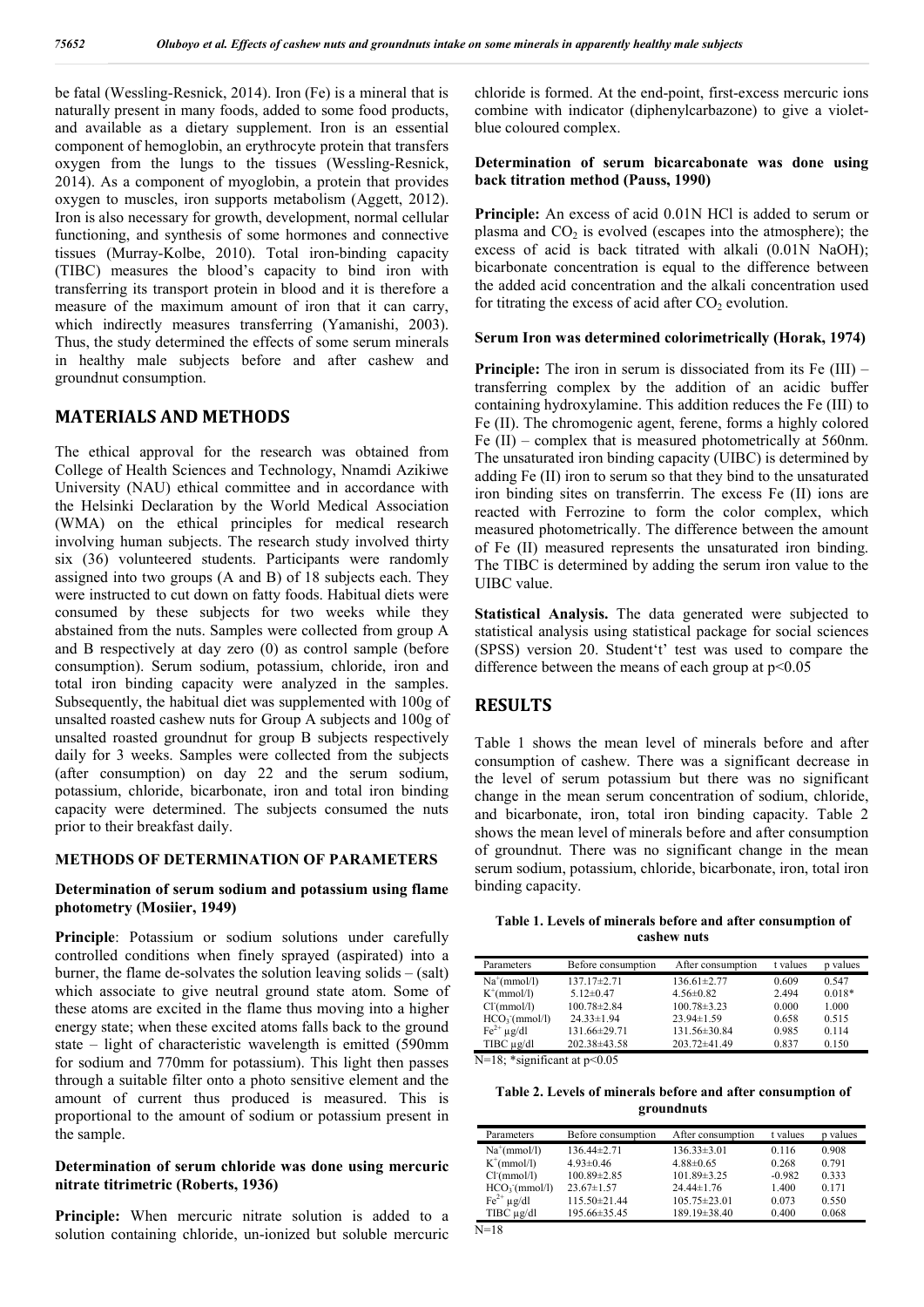## **DISCUSSION**

Groundnut and cashew nuts are regular nuts being consumed by a good number of people and forms a regular part of diet. In this study, it was observed that there is a significant decrease in the mean serum level of potassium after consumption of cashew nut but there was no significant change in the mean serum concentrations of sodium, chloride and bicarbonate, iron and total iron binding capacity. Although, previous studies have reported that nuts are not only rich sources of proteins, unsaturated fatty acids, fiber, vitamins (vitamins E and B6, folic acid, and niacin), they are also a rich source of minerals such as magnesium, potassium, sodium and copper, phytosterols (stigmasterol, campesterol, and sitosterol), and polyphenols (Bes-Rastrollo, 2009; Ros, 2010 and Fischer, 2013). Our report did not show significant increase in the concentration of potassium after the consumption of cashew nuts. It was also observed that there was no significant change in the mean serum level of sodium, potassium, chloride, bicarbonates, iron and total iron binding capacity after the intake of groundnut. This could be due to some factors such as the presence of dietary fibre (phytate) in the nuts. Phytic acid in dietary fibre acts as antinutritive agent by blocking the absorption of minerals. The binding results in insoluble salt with poor bioavailability of minerals (Zhou, 1995; Urbano, 2000 and Feil). Dietary fiber is often considered to have a negative effect on sodium and potassium absorption. Some nuts have been shown to be rich in phytate such as walnuts, almond, cashew nuts etc (Chen, 2004; Venktachalam, 2006; Schlemmer, 2009). It has been shown in animal studies that phytate has an inhibitory effect on sodium and potassium absorption. The phosphate groups in inositol hexaphosphate can form strong and insoluble complexes with cations such as potassium, and because the gastrointestinal tracts of higher species lack any significant phytase activity, phytate-bound minerals will be excreted in the stool. Phytate rapidly accumulates in seeds during the ripening period. It is stored in leguminous seeds and oil seeds in the globoid crystal within the protein bodies (Erdman, 1979). The study is in line with previous studies which have assessed associations between peanut consumption and postprandial blood glucose, nutrient intake, elevated fat oxidation rate, and increased satiety, found that there are no positive associations between peanut consumption and body fat. Furthermore, that the consumption of large portions did not also show changes in body composition (Wien, 2014; Alves, 2014; Reis, 2013; Barbour, 2015)

### **Conclusion**

The study did not observe a significant change in the levels of sodium, chloride and bicarbonate after the consumption of cashew and groundnut. However, the study observed a significant decrease in the level of potassium after the intake of cashew nuts which may be due to the presence of high content of dietary fiber which readily accumulates in seeds. Therefore, we recommend the need to consume cashew nuts with other food compound that is rich in potassium especially in patients requiring potassium since it plays an important role in electrolyte regulation, nerve function, muscle control, and blood pressure.

**Acknowledgement:** We acknowledge the staff members of Department of Chemical pathology, Nnamdi Azikiwe University Teaching Hospital, Nnewi, Anambra State, Nigeria

for providing an enabling environment for the laboratory analysis.

**Competing interests:** The authors declare that there is no competing interest. There was no competitive fiscal gain.

## **REFERENCES**

- Aggett PJ. 2012. Iron. In: Erdman JW, Macdonald IA, Zeisel SH, eds. Present Knowledge in Nutrition. 10th ed. Washington, DC: Wiley-Blackwell.506-520.
- Alves, R.D.; Moreira, A.P.; Macedo, V.S.; de Cássia, G.A.R.; Bressan, J.; Mattes, R.; Costa, N.M.(2014). Regular Intake of High-oleic Peanuts Improves Fat Oxidation and Body Composition in Overweight/Obese Men Pursuing an Energy-restricted Diet. Obesity. 22, 1422–1429.
- Barbour, J.A.; Howe, P.R.C.; Buckley, J.D.; Bryan, J.; Coates, A.M. 2015. Effect of 12 Weeks High-oleic Peanut Consumption on Cardio-metabolic Risk Factors and Body Composition. *Nutrients.* 7, 7381–7398.
- Bes-Rastrollo, M., Wedick, N. M., Martinez-Gonzalez, M. A., Li TY, Sampson, L., and Hu, F.B. 2009. Prospective study of nut consumption, long-term weight change, and obesity risk in women. *American Journal Clinical Nutrition.* 89(6):1913-1919.
- Cardoso, B.R.; Silva Duarte, G.B.; Reis, B.Z.; Cozzolino, S.M.F. 2017. Brazil Nuts: Nutritional Composition, Health Benefits and Safety Aspects. *Food Res. Int*. 100, 9–18.
- Chen QC. 2004. Determination of phytic acid and inositol pentakis phosphate in foods by HPLC. *Agric Food Chem.* 52:4604–4613
- Erdman JW., Jr. 1979. Oilseeds phytate: nutritional implications. JAOCS. 56:736–741.
- Feil B. Phytic acid. *J New Seeds.* 3:1–35
- Fischer S, Glei M. 2013. Potential health benefit of nuts. Ernaehnungs Umschau International 60 (12):206-215.
- Horak E and Sunderman F.W 1974. An Accurate Spectrophotometric Method for Serum Iron and Iron-Binding Capacity without Deproteinization or Centrifugation. Annals of Clinical and Laboratory Science. 4(2):87-94
- Jackson, C.L.; Hu, F.B. 2014. Long-term Associations of Nut Consumption with Body Weight and Obesity. *Am. J. Clin. Nutr.*, 100, 408–411.
- Jauron R. 1997. Growing Peanuts in the Home Garden. Retrieved from https://hortnews.extension.iastate.edu/ 1997/5-2-1997/peanuts.html
- Leeson S., Summers J.D. 2001. Scott's nutrition of the chicken. 4th edition. Published by University books, Guelph, Ontario, Canada, 5: 341-363.
- Mah, E.; Schulz, J.A.; Kaden, V.N.; Lawless, A.L.; Rotor, J.; Mantilla, L.B.; Liska, D.J. 2017. Cashew Consumption Reduces Total and LDL Cholesterol: A Randomized, Crossover, Controlled-Feeding Trial. *Am. J. Clin. Nutr.* 105, 1070–1078.
- Mahan LK, Escott-Stump S, Raymond J. 2012. Krause's Food and the nutrition care process. 13th ed. Philadelphia, PA: Saunders; 2012. pp. 1229–1230.
- Martin, L.J. 2015. Electrolytes. Medline Plus. Retrieved from https://www.nlm.nih.gov/medlineplus/ency/article/002350. htm
- Mosiier, R. E., Boyle, A. J , Bird, E. J., Jacobson, S. D., Batchelor, T. M., Jseri, L.T., Myers,G.B. 1949. The use of flame photometry for the quantitative determination of